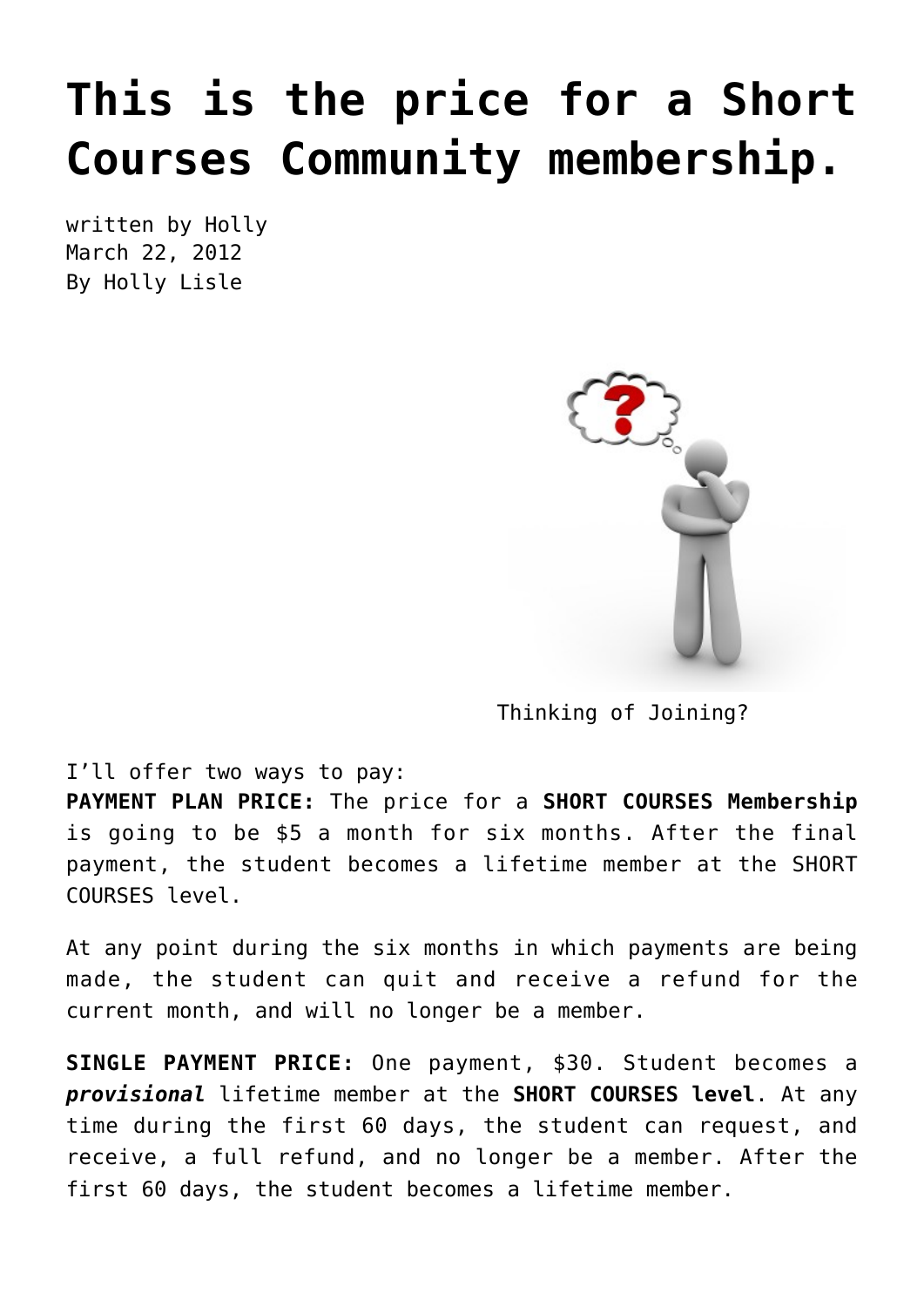**100% of either membership will be applicable to upgraded memberships.** Meaning that at ANY TIME you choose to upgrade, you can apply the \$30 you paid for SHORT COURSES membership to your Think Sideways or Revise Your Novel memberships; in other words, you can give yourself a \$30 discount on either of those memberships. (Likewise, you'll be able to apply the cost of upper-level memberships to OTHER upper-level memberships.)

This was the price I'd originally intended to charge for SHORT COURSES, and no one gave me a good reason to raise it.

## **But SHOULD you join?**

**[The price discussion brought up some interesting questions](https://hollylisle.com/how-much-should-i-charge-for-writers-community-membership/)** about the community and its value to writers, along with the question, "Why should I join?"

The short answer to this question is, in most cases, **you shouldn't.** Most writers are looking for a social venue, and won't benefit from the community.

# **The point, the purpose, and the value of the Writers' Boot Camps Community**

I'm going to quote myself from one of my replies in in the price discussion:

*I'm already publishing HTTS and HTRYN as individual lessons on the big platforms (the HTTS lessons will go out to Hitch for compiling in about another week, once I have all the links updated in the lessons to reflect the new workgroups and the worksheet landing pages. This is old news. But I don't intend to charge Kindle's top 70% royalty price (9.99) for each lesson. I'm coming in significantly under that. (That MAY be new news. I'm not sure if I've mentioned this*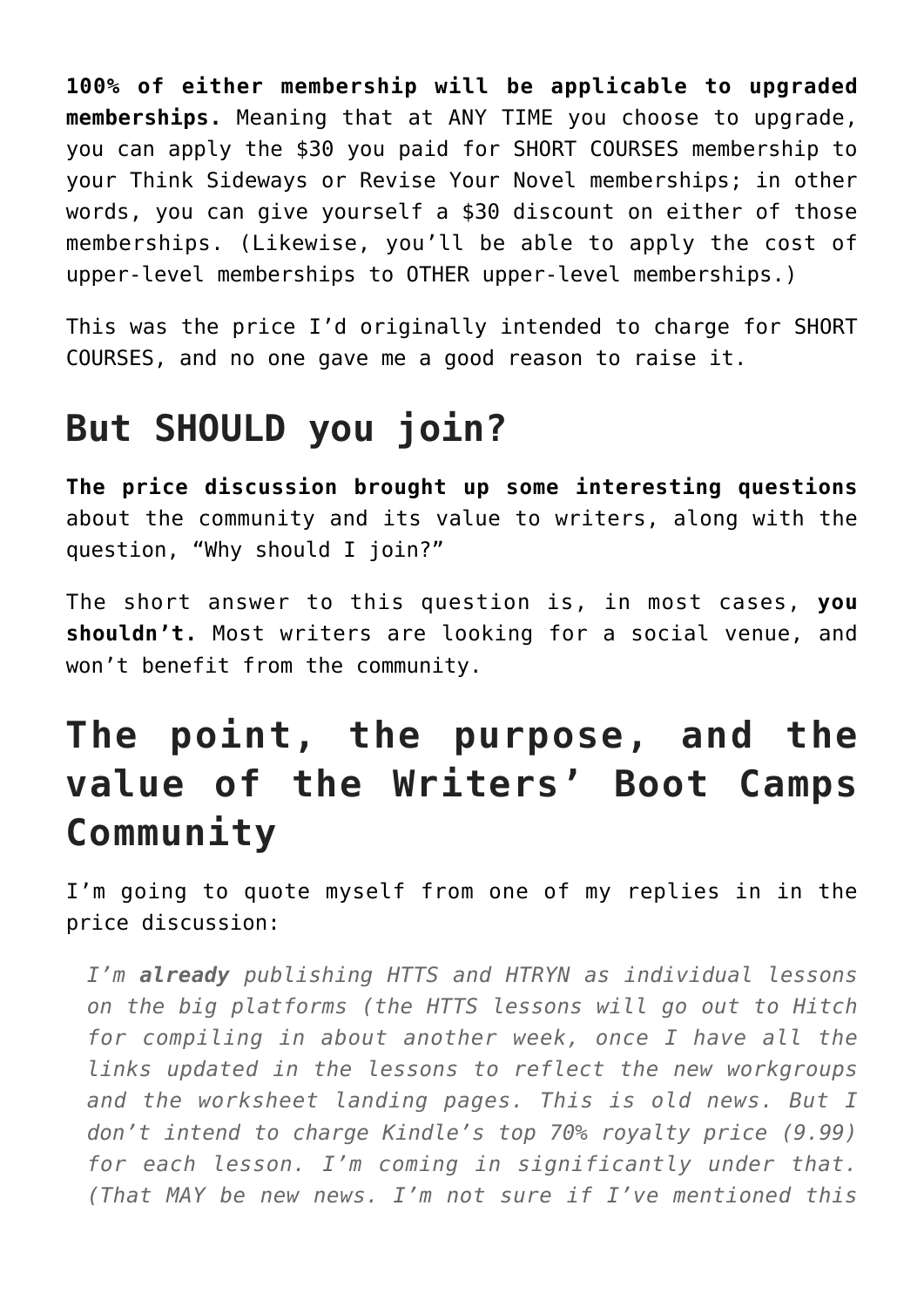*before.)*

*But my personal statistic (90% of people who get the community for free don't use it) is WHY I don't want to charge the maximum amount possible for the lessons, and to use that money to offset the price of community membership: I don't want people to pay for something they don't use. In other words, I don't want ten people to buy the course on Kindle, and have nine of them subsidize the one member who joins the community and gets as much out of it as my active current students do.*

*So the question becomes…what does my community offer to students that makes it worth paying for, and why will some writers want to join?*

*And the answer to that is:*

*The community supports the courses. Period. It isn't a "social" community. (It has social elements–there are open discussion boards and the writers who use them have a LOT of fun discussing various topics.) This is a hard concept for most people to get, because almost all forums are essentially social gatherings, where people talk about work, but don't work.*

#### *The Writers' Boot Camps are built around work.*

*I've written something like a dozen courses now (HTTS, HTRYN, HTWAS, Plot, Plot Outline, Character, Language, Culture, Scenes, Dialogue and Subtext, Beat Writer's Block, Motivate Yourself, Writing Discipline, 21 Ways to Get Yourself Writing, the upcoming Mugging the Muse Second Edition Course…, and the upcoming Create A World Clinic) okay, so FOURTEEN now available with two more on the way—MTM: 2nd Edition is due for release next week and Create A World*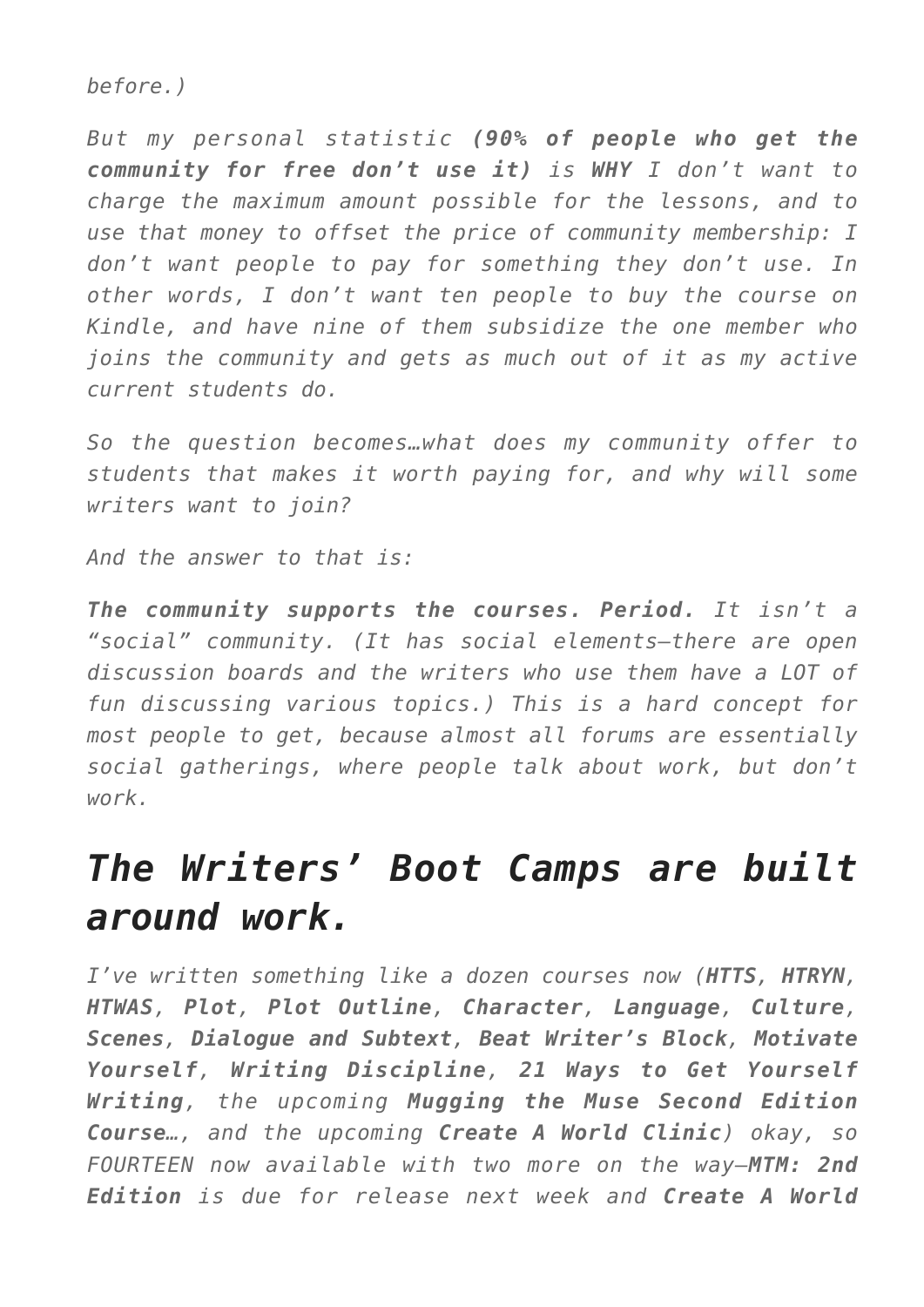*Clinic is due for release when I wrap up this overhaul and get WARPAINT finished…*

*…And the community is the place where the people who bought the "textbooks" have a live class where they can work through their lessons with other folks who are taking the same courses.*

*The workgroups are now open, not assigned, and set up lesson by lesson. I'm currently building out the Short Courses boards with the individual lesson posts. (These have been empty until now, because until I had the software with which I could invite Short Courses students to join, there was no point in doing the work of building out the boards.) If you're already a community member and you log in and go to the new [Mugging the Muse: 2nd Ed Workgroup](http://howtothinksideways.com/forum/viewforum.php?f=248), you'll see how the Short Course Workgroups will work.*

## *The community is my duplication of the process I used to get published.*

*This is why I've gone to such trouble and expense to build the community and to build a way for new people to join it by choice.*

*I learned much of how to make my work publishable by belonging to a writers' group when I was just getting started. I didn't learn much from what the other members told me about what I was doing wrong. Or right. I learned from figuring out what THEY were doing wrong. And right.*

*So I've set up the community based around workgroups, where writers can present snippets of work that are giving them problems, and receive comments from other students on these. Where, lesson by lesson, they can work through my processes and techniques, and get and GIVE feedback from other students*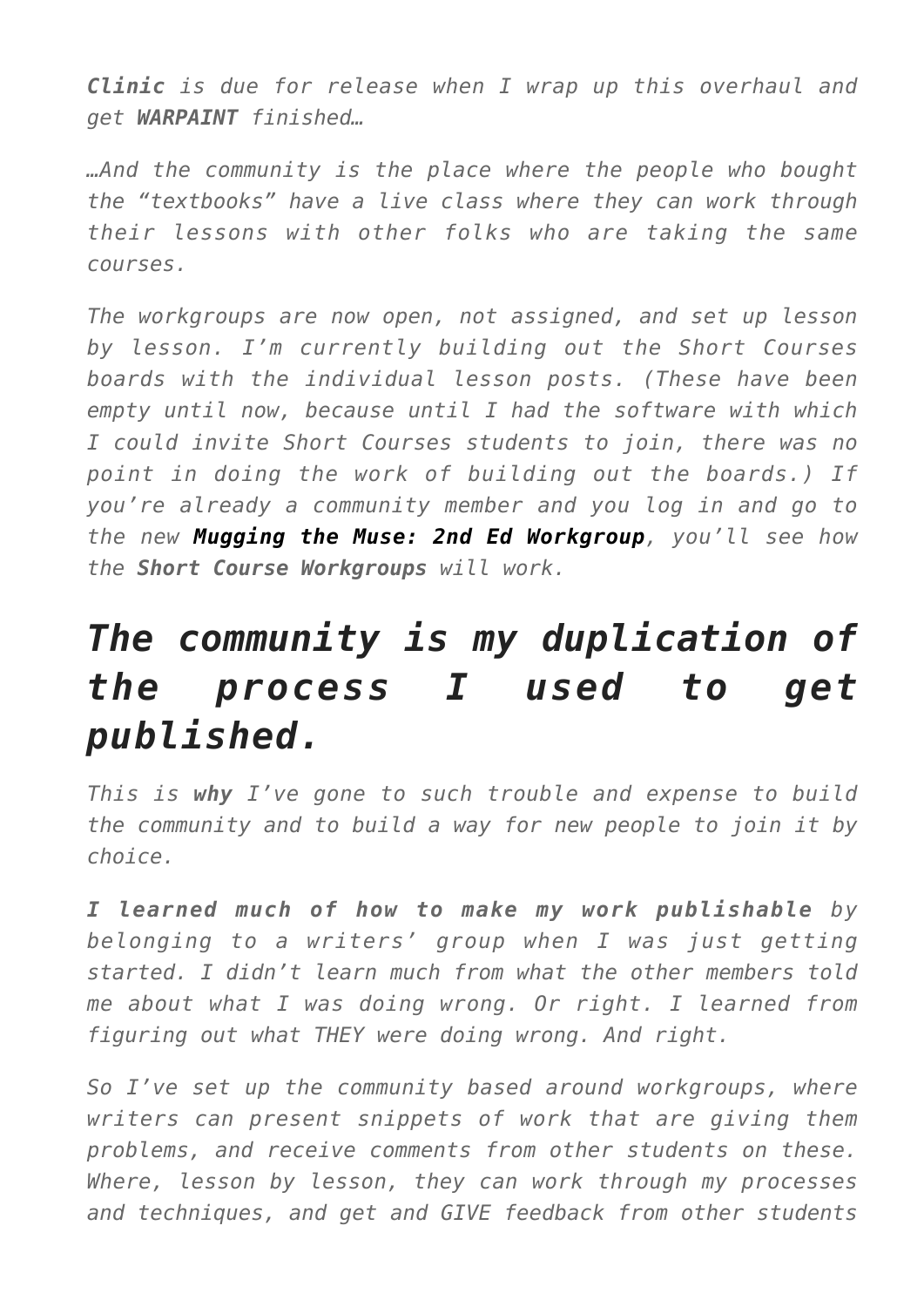*doing the same lessons. And where they can read through solutions discovered by students ahead of them.*

*This is why the boards are private, why moderators monitor them, why I don't make the thing public and invite everyone to join. It's a place for my students who want to accelerate what they're learning in the lessons by taking what they've learned and applying the concepts and principles to work other than their own.*

*My objectives with the community are:*

- *High signal to noise ratio—conversation stays focused on writing*
- *High content to filler ratio—the majority of the posts should give students something valuable for the time they've invested in reading them*
- *High work to play ratio-–the boards are primarily dedicated to classwork, publishing, marketing, and self-promotion, not to general conversation*

*I've managed to maintain that so far…and while eventually I'd like to have enough active students in there to have regular posts on all boards all the time, I want to continue to do that by focusing on quality, not quantity.*

*And because my purpose with the community is to create a resource that will help writers publish their work, if they spend all their time hanging out on the boards rather than writing, I'M*